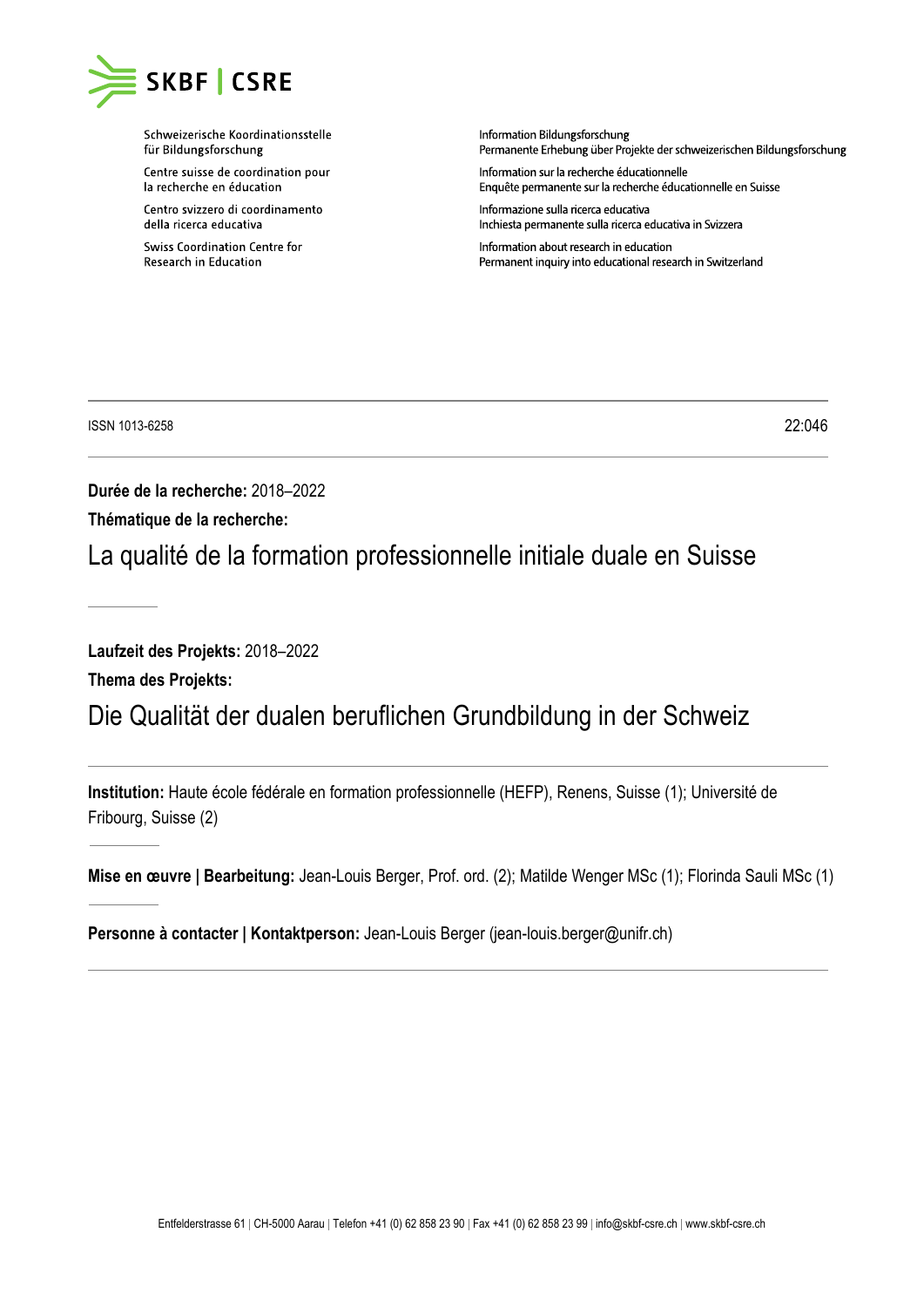

**Brève description de la recherche:** Comment la qualité de la formation professionnelle initiale (FPI) duale estelle perçue par ses principales actrices et acteurs? Dans quelle mesure cette qualité a-t-elle des conséquences sur la motivation et l'engagement des apprenti-e-s? Pour répondre à ces questions, les perspectives d'apprenti-e-s, d'enseignant-e-s des écoles professionnelles et de personnes formatrices en entreprise de quatre domaines professionnels ont été considérées. Le but de ce projet était d'enrichir les connaissances sur la qualité de la FPI et ainsi de promouvoir cette qualité pour favoriser le développement de compétences, améliorer l'engagement des apprenti-e-s, voire réduire les risques d'arrêt d'apprentissage. Le projet, constitué de plusieurs phases, combinait des méthodes qualitatives et quantitatives: (1) Une étude pilote par questionnaire (N = 320 apprenti-e-s) a permis une première identification des caractéristiques de la qualité de la FPI à l'école et en entreprise. Les résultats ont montré que la perception de la qualité de la FPI est multidimensionnelle et complexe. (2) La phase suivante a exploré, de manière approfondie par le biais de *focus groups*, comment apprenti-e-s, enseignant-e-s, formateurs et formatrices (N = 64) concevaient les caractéristiques d'une formation de qualité. 3) Sur la base des phases 1 et 2, un questionnaire permettant aux apprenti-e-s de s'exprimer sur la qualité de leur formation à l'école et en entreprise a été développé (N = 333 apprenti-e-s) et sa validé étudiée (N = 1238 apprenti-e-s). Des liens entre des éléments de la qualité perçue et des conséquences de cette dernière (telles que l'engagement ou la satisfaction) ont été confirmés. (4) En collaboration avec des acteurs et actrices de la FP, l'instrument a été enrichi pour l'évaluation formative de la qualité de la FPI. L'«Inventaire qualité de l'apprentissage dual IQAD» est disponible en libre accès à l'adresse [www.iqad.ch](http://www.iqad.ch/)

**Kurzbeschreibung:** Wie wird die Qualität der dualen beruflichen Grundbildung von ihren wichtigsten Akteurinnen und Akteuren wahrgenommen? In welchem Masse hat diese Qualität Folgen für die Motivation und das Engagement der Auszubildenden? Zur Beantwortung dieser Fragen wurden die Perspektiven von Auszubildenden, Lehrpersonen an berufsbildenden Schulen und betrieblichen Ausbildenden aus vier Berufsfeldern betrachtet. Ziel des Projekts war es, das Wissen über die Qualität der beruflichen Grundbildung zu erweitern und diese Qualität somit zu fördern, um die Kompetenzentwicklung zu unterstützen, das Engagement der Auszubildenden zu verbessern und sogar das Risiko eines Ausbildungsabbruchs zu verringern. In dem mehrphasigen Projekt wurden qualitative und quantitative Methoden miteinander kombiniert: (1) In einer fragebogengestützten Pilotstudie (N = 320 Lehrlinge) wurden zunächst die Qualitätsmerkmale der schulischen und betrieblichen beruflichen Grundbildung ermittelt. Die Ergebnisse zeigen, dass die Wahrnehmung der Qualität von beruflicher Grundbildung mehrdimensional und komplex ist. (2) In der Folgephase wurde mithilfe von *Focus Groups* eingehend untersucht, welche Merkmale eine qualitativ gute Grundbildung aus der Sicht von Auszubildenden, Lehrpersonen sowie Ausbildenden (N = 64) haben sollte. (3) Auf der Grundlage der Phasen 1 und 2 wurde für Auszubildende ein Fragebogen zur Qualität ihrer schulischen und betrieblichen Ausbildung entwickelt (N = 333 Auszubildende) und in seiner Validität untersucht (N = 1238 Auszubildende). Dabei liessen sich Zusammenhänge zwischen Elementen der wahrgenommenen Qualität und deren Folgen (wie Engagement oder Zufriedenheit) bestätigen. (4) In Zusammenarbeit mit Akteurinnen und Akteuren der beruflichen Grundbildung wurde das Instrument für die formative Evaluation der Qualität der beruflicher Grundbildung erweitert. Die Bestandsaufnahme zur Qualität der dualen Ausbildung («Inventaire qualité de l'apprentissage dual», IQAD) ist unter dem Link [www.iqad.ch](http://www.iqad.ch/) frei zugänglich.